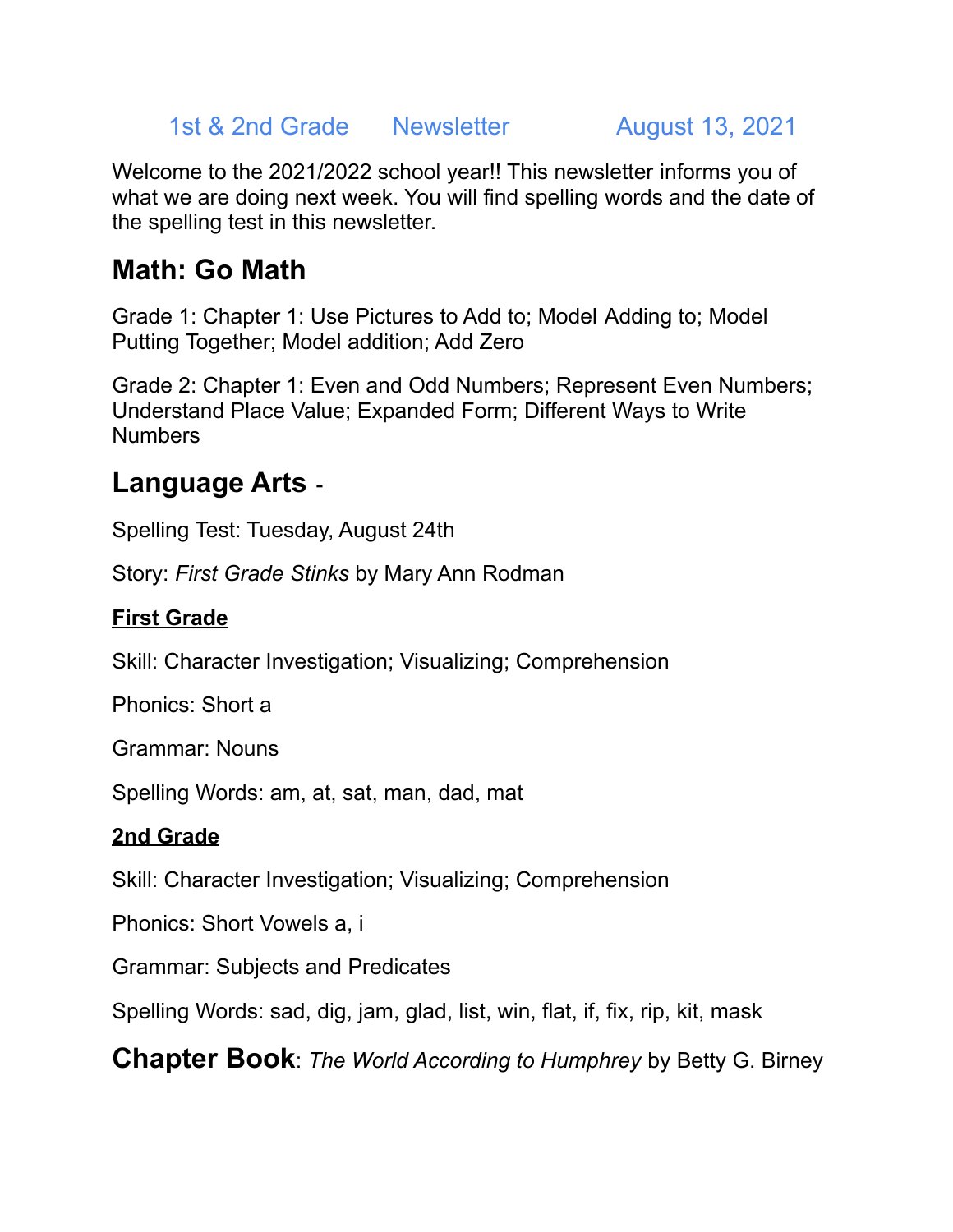**Project:** We will be starting Social Studies by exploring leaders and government.

**Stem Monday:** Not starting this yet.

## **General Information** :

Thank you for participating in the Ice Cream Social. It was so good to see parents and families back on the playground. I am looking forward to a fun and exciting year.

As we begin this school year, let's remember to be socially responsible as we continue to maneuver through this pandemic. If your child is feeling sniffly, achy, or just plain sick, please keep him/her at home. I will get everyone linked to Class Dojo so that I can send work home.

Masks are an important tool for protecting ourselves from any virus. Please keep extra masks in your child's backpack. It is common for children to need to change masks 2 or 3 times a day. If the mask gets wet, we will change it.

CNS has no visitors in the classroom for the first 3 weeks. This is to help students get comfortable in the classroom and focus on getting to know everyone and the routines. You can schedule to visit on or after September 2nd.

Check your email! On Wednesday, I sent an email to connect you with our Class DoJo. Please get connected. We only use DoJo if you are absent or remote learning.

REPEATED INFORMATION:

In this area, you will find information that is worth repeating.

### **Calendar of Events**:

August 18: 3:00PM Fundraising Meeting

August 19: 3:00PM Finance Meeting

August 23: 5:30PM Board Meeting